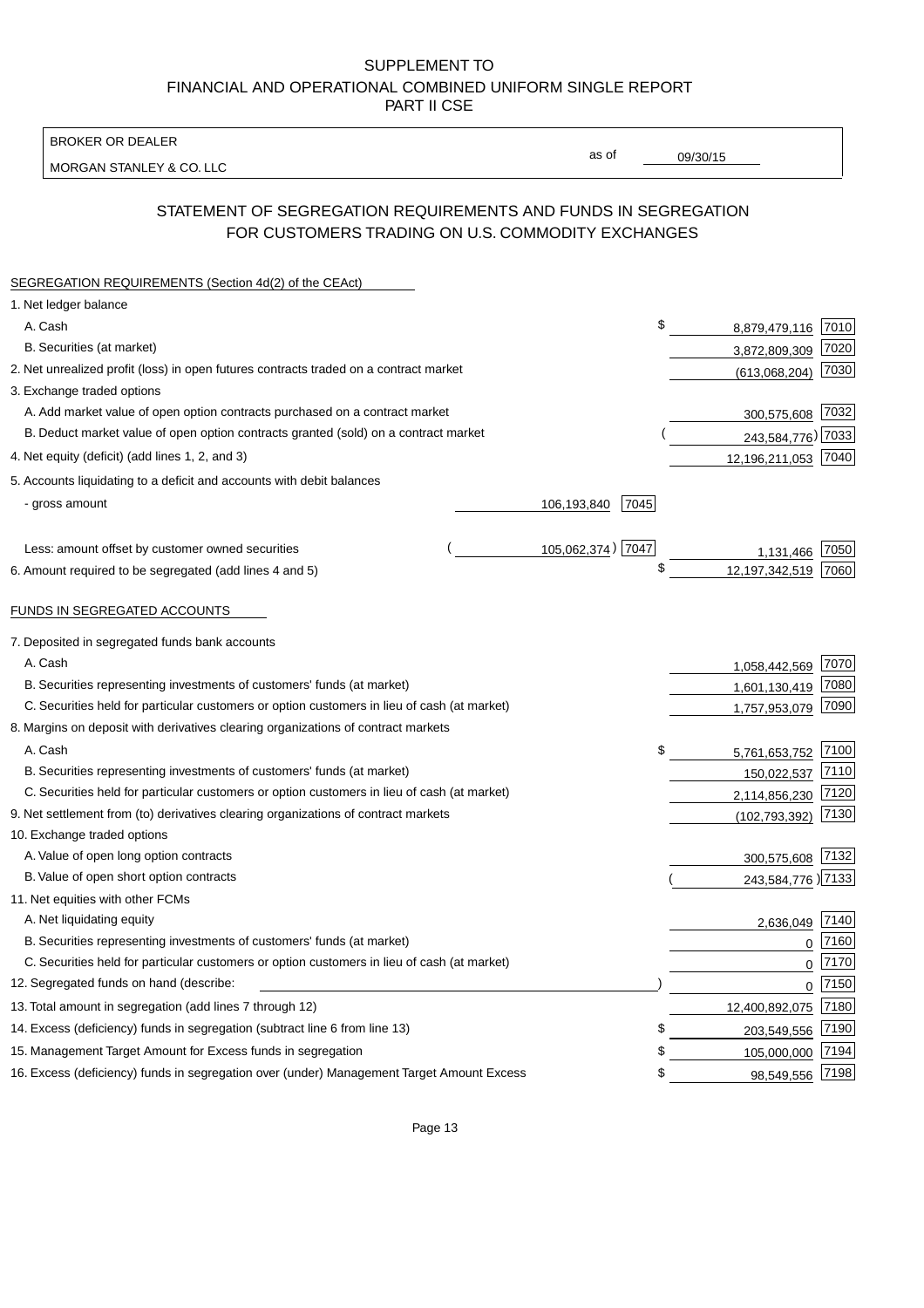| <b>BROKER OR DEALER</b>                                                                                  |                    | as of |          |                  |
|----------------------------------------------------------------------------------------------------------|--------------------|-------|----------|------------------|
| MORGAN STANLEY & CO. LLC                                                                                 |                    |       | 09/30/15 |                  |
| STATEMENT OF SEGREGATION REQUIREMENTS AND FUNDS IN SEGREGATION<br>FOR CUSTOMERS' DEALER OPTIONS ACCOUNTS |                    |       |          |                  |
| 1. Amount required to be segregated in accordance<br>with Commission regulation 32.6                     |                    | \$    |          | 0<br>7200        |
| 2. Funds in segregated accounts                                                                          |                    |       |          |                  |
| A. Cash                                                                                                  | \$<br><sup>0</sup> | 7210  |          |                  |
| B. Securities (at market)<br>C. Total                                                                    | $0$  7220          |       |          | 7230<br>$\Omega$ |
| 3. Excess (deficiency) funds in segregation                                                              |                    |       |          |                  |
| (subtract line 2.C from line 1)                                                                          |                    |       |          | 0 7240           |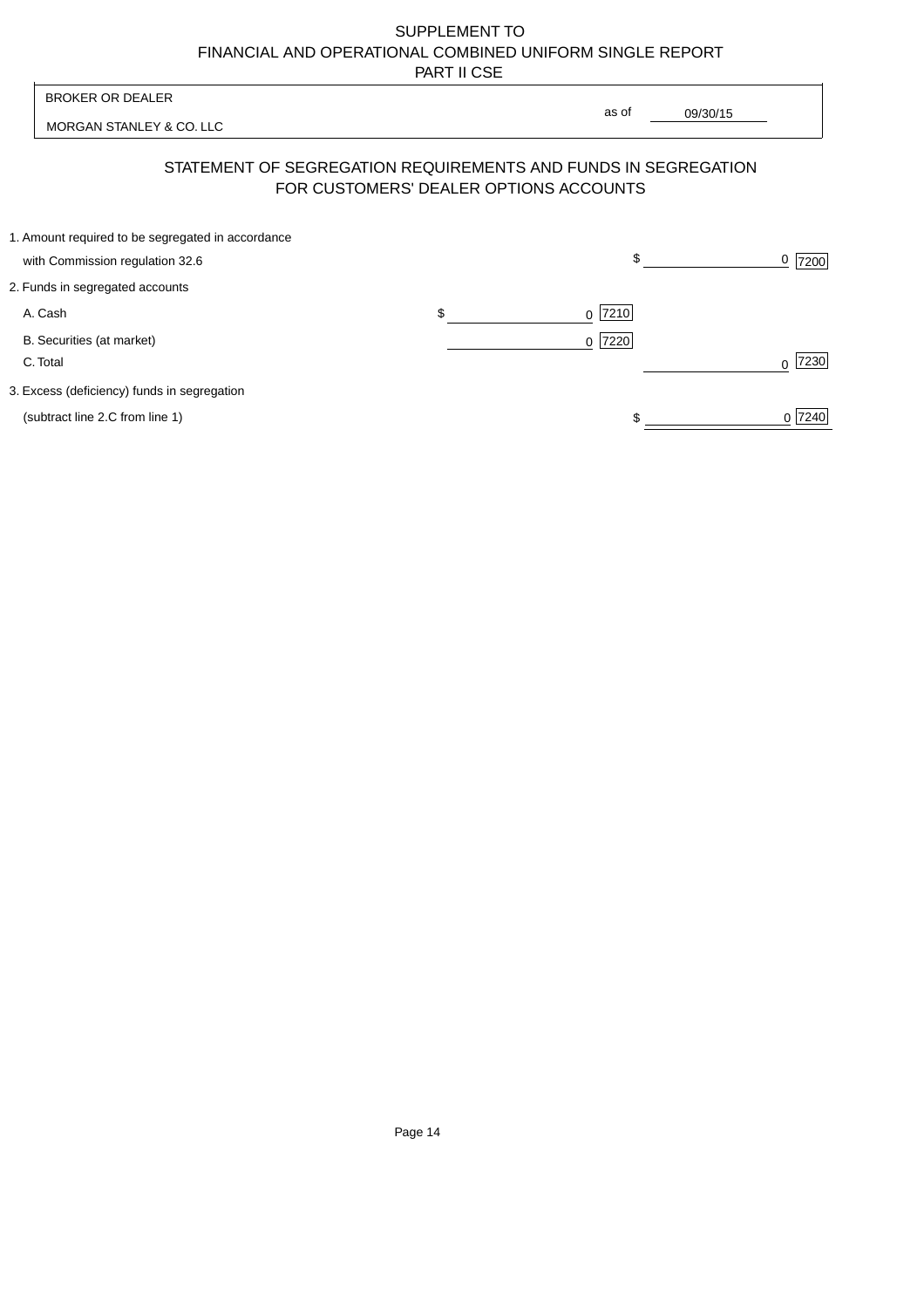PART II CSE

| <b>BROKER OR DEALER</b>  |       |          |
|--------------------------|-------|----------|
|                          | as of | 09/30/15 |
| MORGAN STANLEY & CO. LLC |       |          |

### STATEMENT OF SECURED AMOUNTS AND FUNDS HELD IN SEPARATE ACCOUNTS PURSUANT TO COMMISSION REGULATION 30.7

#### FOREIGN FUTURES AND FOREIGN OPTIONS SECURED AMOUNTS

| Amount required to be set aside pursuant to law, rule or regulation of a foreign government<br>or a rule of a self-regulatory organization authorized thereunder |  |                     | \$  | O.              | 7305 |
|------------------------------------------------------------------------------------------------------------------------------------------------------------------|--|---------------------|-----|-----------------|------|
| 1. Net ledger balance - Foreign Futures and Foreign Option Trading - All Customers                                                                               |  |                     |     |                 |      |
| A. Cash                                                                                                                                                          |  |                     | \$  | 2,802,695,249   | 7315 |
| B. Securities (at market)                                                                                                                                        |  |                     |     | 1,622,061,951   | 7317 |
| 2. Net unrealized profit (loss) in open futures contracts traded on a foreign board of trade                                                                     |  |                     |     | (400, 183, 200) | 7325 |
| 3. Exchange traded options                                                                                                                                       |  |                     |     |                 |      |
| A. Market value of open option contracts purchased on a foreign board of trade                                                                                   |  |                     |     | 40,567,706      | 7335 |
| B. Market value of open contracts granted (sold) on a foreign board of trade                                                                                     |  |                     |     | (31,397,771)    | 7337 |
| 4. Net equity (deficit) (add lines 1.2. and 3.)                                                                                                                  |  |                     | \$  | 4,033,743,935   | 7345 |
| 5. Accounts liquidating to a deficit and accounts with                                                                                                           |  |                     |     |                 |      |
| debit balances - gross amount                                                                                                                                    |  | 7351<br>160,307,480 |     |                 |      |
| Less: amount offset by customer owned securities                                                                                                                 |  | 159,655,352) 7352   |     | 652,128         | 7354 |
| 6. Amount required to be set aside as the secured amount - Net Liquidating Equity Method (add lines 4 and 5)                                                     |  |                     | \$. | 4,034,396,063   | 7355 |
| 7. Greater of amount required to be set aside pursuant to foreign jurisdiction (above) or line 6.                                                                |  |                     | \$  | 4,034,396,063   | 7360 |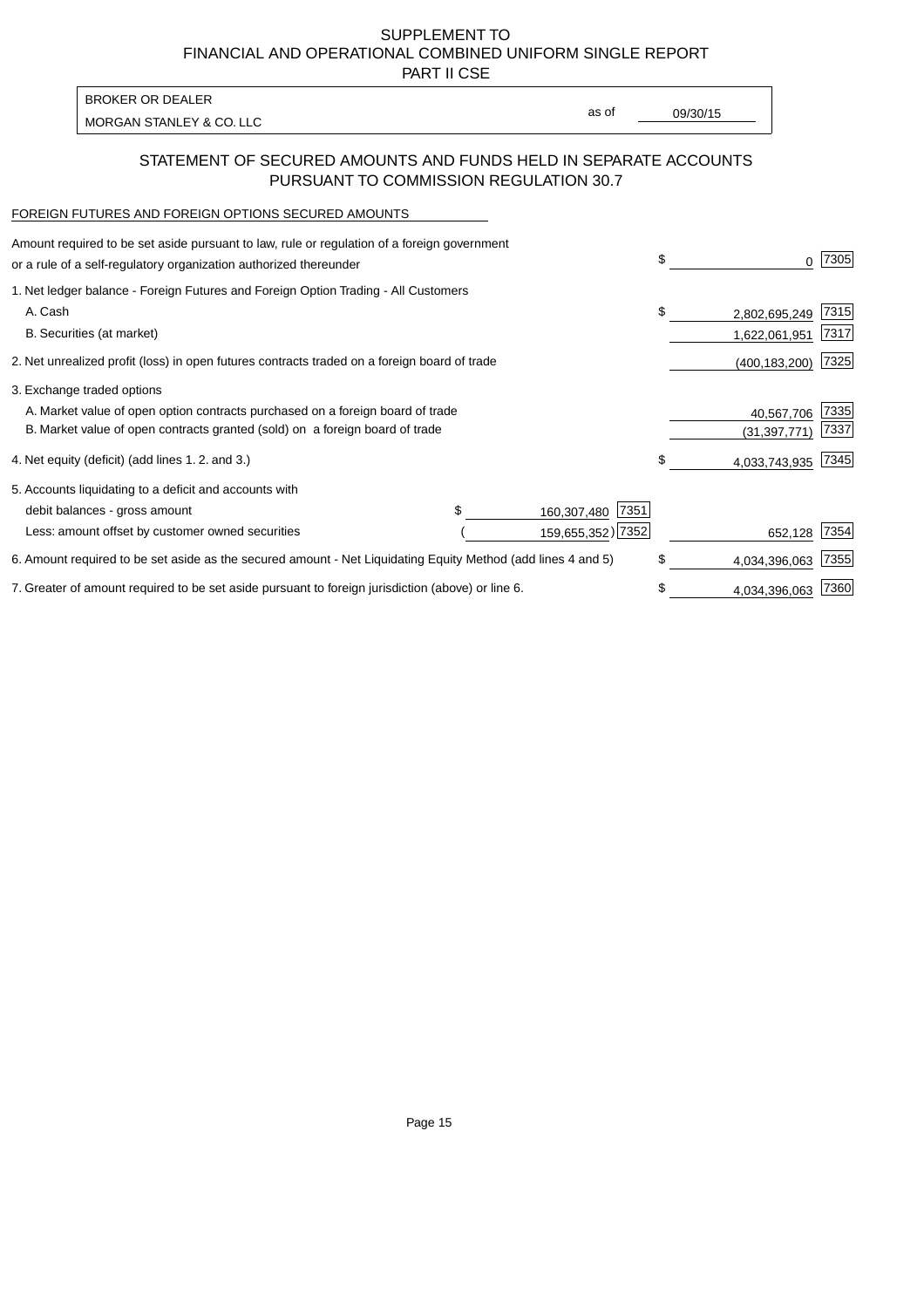BROKER OR DEALER

MORGAN STANLEY & CO. LLC

09/30/15 as of

## STATEMENT OF SECURED AMOUNTS AND FUNDS HELD IN SEPARATE ACCOUNTS PURSUANT TO COMMISSION REGULATION 30.7

#### FUNDS DEPOSITED IN SEPARATE REGULATION 30.7 ACCOUNTS

| 1. Cash in banks                                                                       |                                  |      |                    |
|----------------------------------------------------------------------------------------|----------------------------------|------|--------------------|
| A. Banks located in the United States                                                  | \$<br>801,267,372 7500           |      |                    |
| B. Other banks qualified under Regulation 30.7                                         |                                  |      |                    |
| 7510<br>Name(s):<br>0                                                                  | 175,003,564 7520 \$              |      | 976,270,936 7530   |
| 2. Securities                                                                          |                                  |      |                    |
| A. In safekeeping with banks located in the United States                              | \$<br>387,273,801 7540           |      |                    |
| B. In safekeeping with other banks qualified under Regulation 30.7                     |                                  |      |                    |
| 7550<br>Name(s):<br>0                                                                  | $0$  7560                        |      | 387,273,801 7570   |
| 3. Equities with registered futures commission merchants                               |                                  |      |                    |
| A. Cash                                                                                | \$<br>$0$ 7580                   |      |                    |
| <b>B.</b> Securities                                                                   | $0$ 7590                         |      |                    |
| C. Unrealized gain (loss) on open futures contracts                                    | 0                                | 7600 |                    |
| D. Value of long option contracts                                                      | $0$ 7610                         |      |                    |
| E. Value of short option contracts                                                     | $0$ ) 7615                       |      | 0 7620             |
| 4. Amounts held by clearing organizations of foreign boards of trade                   |                                  |      |                    |
| <u> 1980 - Johann Barn, mars an t-Amerikaansk kommunister (</u><br>7630<br>Name(s):    |                                  |      |                    |
| A. Cash                                                                                | \$<br>0 7640                     |      |                    |
| <b>B.</b> Securities                                                                   | $0$ 7650                         |      |                    |
| C. Amount due to (from) clearing organizations - daily variation                       | $0$ 7660                         |      |                    |
| D. Value of long option contracts                                                      | $0$ 7670                         |      |                    |
| E. Value of short option contracts                                                     | $_0$ ) 7675                      |      | $0^{7680}$         |
| 5. Amounts held by members of foreign boards of trade                                  |                                  |      |                    |
| 7690<br>Name(s):<br>0                                                                  |                                  |      |                    |
| A. Cash                                                                                | \$<br>2,037,624,501 7700         |      |                    |
| <b>B.</b> Securities                                                                   | 1,234,788,150 7710               |      |                    |
| C. Unrealized gain (loss) on open futures contracts                                    | $(400, 182, 285)$ 7720           |      |                    |
| D. Value of long option contracts                                                      | 40,567,706 7730                  |      |                    |
| E. Value of short option contracts                                                     | $(31,397,771)$ <sup>)</sup> 7735 |      | 2,881,400,301 7740 |
| 6. Amounts with other depositories designated by a foreign board of trade              |                                  |      |                    |
| 7750<br>Name(s):<br>0                                                                  |                                  |      | 0 7760             |
|                                                                                        |                                  |      | 0 7765             |
| 8. Total funds in separate section 30.7 accounts                                       |                                  | ¢    | 4,244,945,038 7770 |
| 9. Excess (deficiency) set Aside Funds for Secured Amount (subtract Line 7 Secured     |                                  |      |                    |
| Statement page 15 from Line 8)                                                         |                                  | \$   | 210,548,975 7380   |
| 10. Management Target Amount for Excess funds in separate section 30.7 accounts        |                                  | \$   | 105,000,000 7780   |
| 11. Excess (deficiency) funds in separate 30.7 accounts over (under) Management Target |                                  | \$   | 105,548,975 7785   |